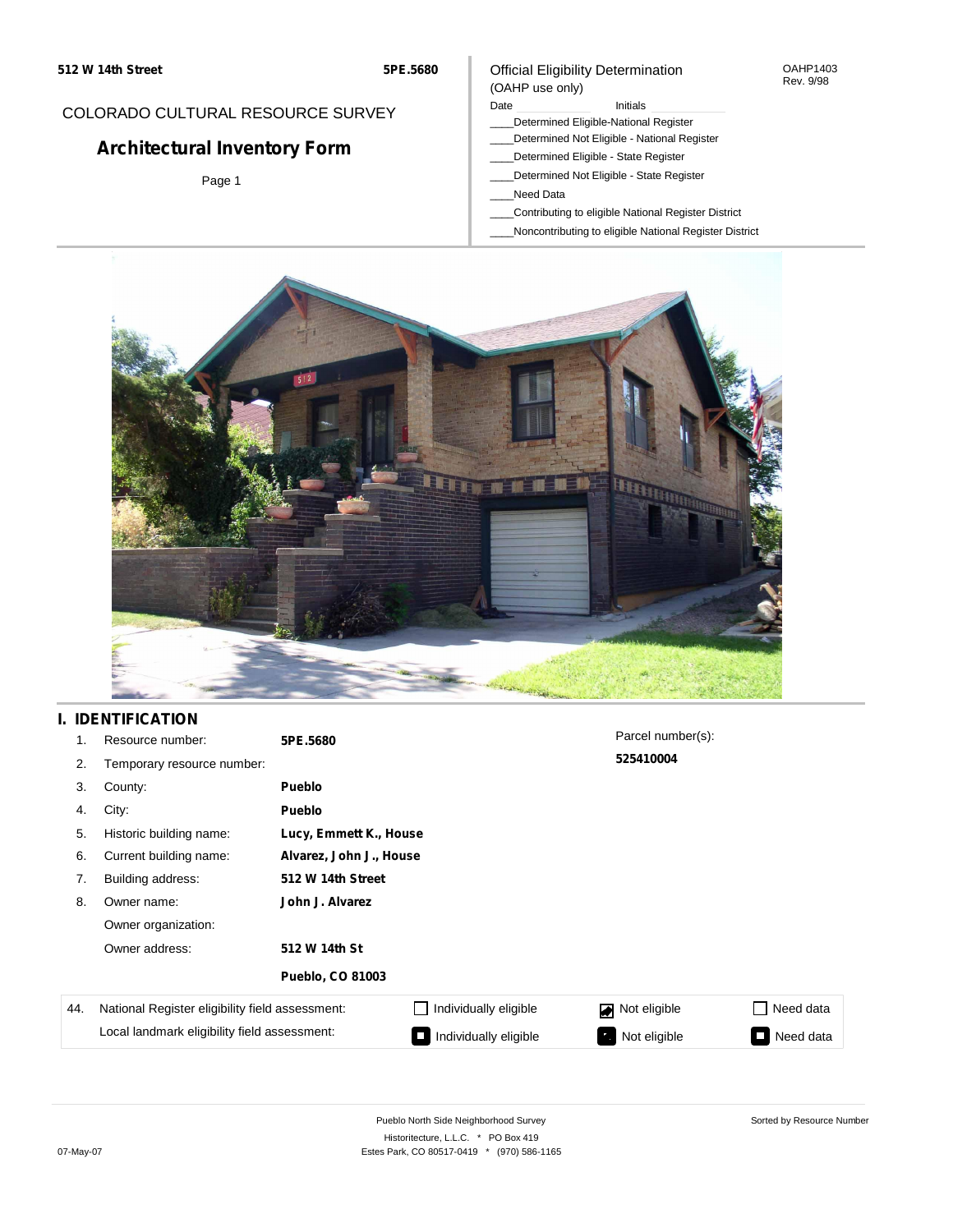Sorted by Resource Number

### **Architectural Inventory Form**

Page 2

### **II. GEOGRAPHIC INFORMATION**

| 9.  | P.M.<br>6th            | <b>20S</b><br>Township:                       | 65W<br>Range:                        |
|-----|------------------------|-----------------------------------------------|--------------------------------------|
|     | 1/4<br><b>NW</b><br>οf | <b>NE</b><br>of <b>NW</b><br>1/4<br>1/4<br>οf | <b>SE</b><br>of Section<br>25<br>1/4 |
| 10. | UTM reference zone:    | 13                                            |                                      |
|     | Easting:               | 533780                                        | Northing:<br>4236711                 |
| 11. | USGS quad name:        | <b>Northeast Pueblo</b>                       | Scale:<br>7.5                        |
|     | Year:                  | 1952, Photorevised 1978                       |                                      |
| 12. | $Lot(s)$ :             | Lot 6; Block 38                               |                                      |
|     | Addition:              | <b>County Addition</b>                        | Year of addition:<br>1869            |

13. Boundary description and justification:

П

The boundary, as described above, contains but does not exceed the land historically associated with this property.

Metes and bounds exist:

### **III. ARCHITECTURAL DESCRIPTION**

| 14. | Building plan (footprint, shape):    | <b>Rectangular Plan</b>              |                       |
|-----|--------------------------------------|--------------------------------------|-----------------------|
|     | Other building plan descriptions:    |                                      |                       |
| 15. | Dimensions in feet (length x width): | 1,066 square feet                    |                       |
| 16. | Number of stories:                   | 1                                    |                       |
| 17. | Primary external wall material(s):   | <b>Brick</b>                         | Other wall materials: |
|     |                                      |                                      |                       |
| 18. | Roof configuration:                  | <b>Gabled Roof/Front Gabled Roof</b> |                       |
|     | Other roof configurations:           |                                      |                       |
| 19. | Primary external roof material:      | <b>Asphalt Roof/Composition Roof</b> |                       |
|     | Other roof materials:                |                                      |                       |
| 20. | Special features:                    | Fence                                |                       |
|     |                                      | <b>Garage/Attached Garage</b>        |                       |
|     |                                      | Chimney                              |                       |
|     |                                      | Porch                                |                       |

21. General architectural description:

Oriented to the north, this house rests on a high, concrete foundation, covered in a brown, glazed-brick veneer. An asphaltcoverd paper covers a front-gabled addition across the rear elevation. Basement windows are 3-light hopper. A tan, raked-brick veneer clads the exterior walls. Between the foundation and first floor is a watertable of alternating tan and brown brick squares. Windows are generally 1-over-1-light, double-hung sash, with brown aluminum frames. A pair of single-light casement windows flanks an engaged hearth and chimney on the north side of the east elevation. Large, single-light, fixed-frame windows surround the rear addition. A front-gabled porch dominates the eastern two-thirds of the front (north) façade. It has a brick kneewall and supports. Twelve concrete steps approach the porch on the west end of its north elevation. The principal doorway opens onto the porch, offset just east of center. It hosts a 6-light, glass-in-wood-frame door, painted white, opening behind a brown, aluminum-frame storm door. A garage door opens in the foundation, west of the porch. It hosts a white, fiberglass, overhead-retractable garage door. Brown asphalt shingles cover the cross-gabled roof, and the shaped rafter ends **are exposed. Knee brackets appear at the apex and corners of the gables.**

22. Architectural style:

**Late 19th And Early 20th Century American Movements/Craftsman**

Other architectural styles: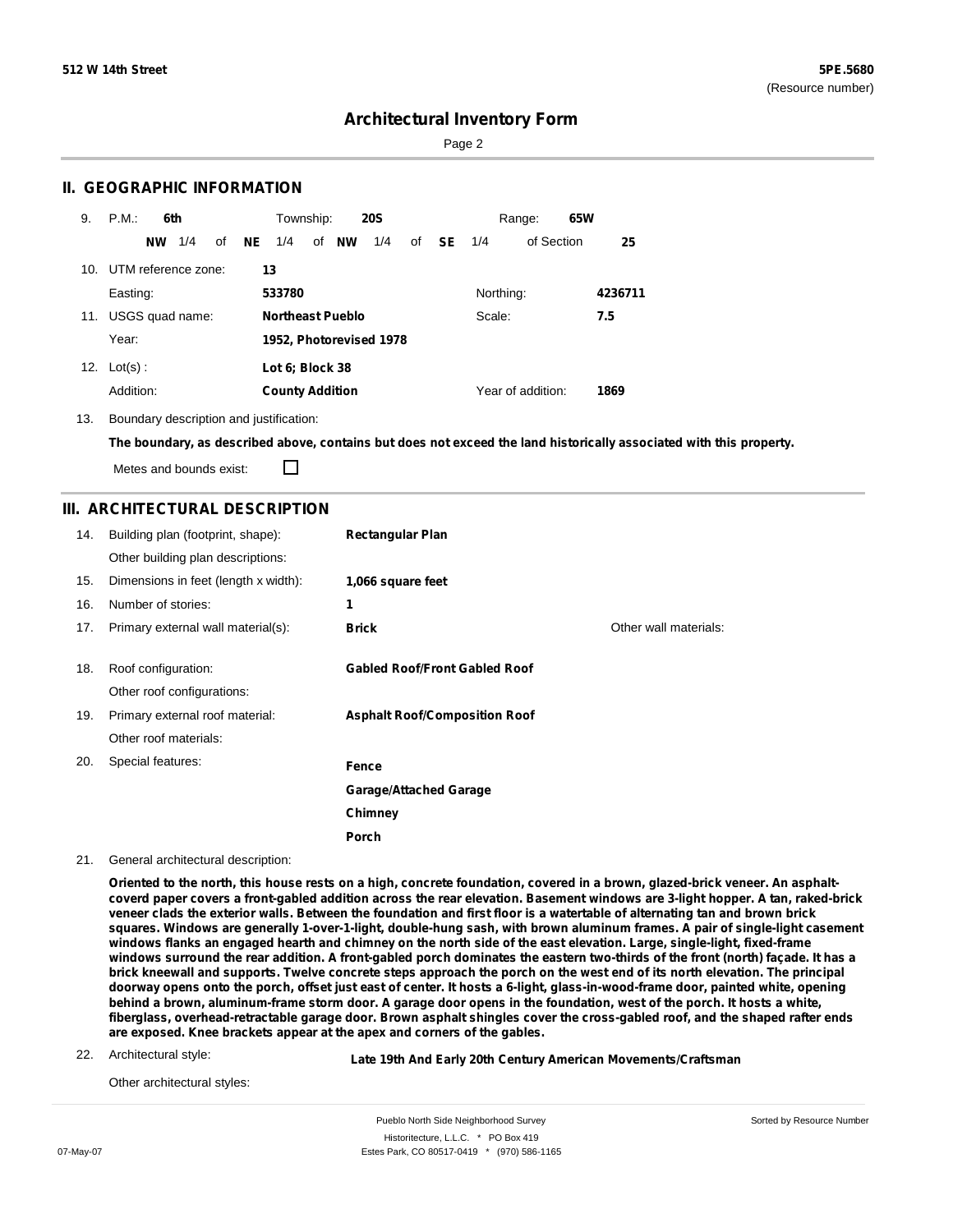Page 3

Building type: **Bungalow**

23. Landscape or special setting features:

This property is located on terrain sloping downward from northwest to southeast, with an elevation of around 4,700 feet above mean sea level. The neighborhood features a mixture of small and large, one- to three-story houses and commercial buildings, with some residential and medical-related buildings towering many stories above the rest of the landscape. Setbacks from West 14th Street are generally the same on this block. This property is situated on the south side of West 14th Street, between 510 West 14th Street to the east and 514 West 14th Street to west. Grass covers the strip separating the sidewalk from the street. A brown, glazed-brick retaining wall, in turn, separates the sidewalk from the front lawn. A planted-grass yard, with **mature landscaping, covers the property. The backyard is terraced and encircled by a chain-link fence.**

24. Associated buildings, features or objects: **No associated buildings identified.**

### **IV. ARCHITECTURAL HISTORY**

| 25. | Date of Construction:  | Estimate:                                                                   | Actual: | 1929                                                                                          |
|-----|------------------------|-----------------------------------------------------------------------------|---------|-----------------------------------------------------------------------------------------------|
|     | Source of Information: | Pueblo County Office of Tax Assessor. Property information card [internet]. |         |                                                                                               |
| 26. | Architect:             | unknown                                                                     |         |                                                                                               |
|     | Source of information: |                                                                             |         |                                                                                               |
| 27. | Builder:               | unknown                                                                     |         |                                                                                               |
|     | Source of information: |                                                                             |         |                                                                                               |
| 28. | Original Owner:        | <b>Emmett K. Lucy</b>                                                       |         |                                                                                               |
|     | Source of information: | Co. consulted 1886 through 2003.                                            |         | Pueblo City Directory. Pueblo, Co.; Salt Lake City; Kansas City, Mo.; and others: R.L. Polk & |

29. Construction history:

According to Pueblo County Tax Assessor records, this building was constructed in 1929. An analysis of the style, materials, and historical records corroborates this date. This bungalow shares characteristics in common with adjacent houses at 510, 514, and 516 West 14th Street, and 1310 North Elizabeth Street, suggesting that the same builder constructed all of them. The original windows in this particular bungalow have been replaced, most likely after 1970. As well, a large addition was **constructed across the rear (south) elevation, apparently dating to after 1990.**

- 30. Location: **original** Date of move(s):
	-

### **V. HISTORICAL ASSOCIATIONS**

|     | 31. Original use(s): | <b>Single Dwelling</b> |
|-----|----------------------|------------------------|
| 32. | Intermediate use(s): | <b>Single Dwelling</b> |
|     | 33. Current use(s):  | <b>Single Dwelling</b> |
|     | 34. Site type(s):    | <b>Residence</b>       |

35. Historical background:

This house was constructed in 1929 on a previously undeveloped parcel. The first owner and resident was Emmett K. Lucy, who lived here until prior to 1940. That year, the owner and resident was prominent Pueblo businessman William Andrew Wills, Sr. He operated a Ford automobile dealership until 1954 and ran a Cadillac dealership from 1956 to 1957. He was a director of the Minnequa Bank and one of the main proponents of the Fryingpan-Arkansas irrigation project. He had three sons, Charles R. **Wills, Lee R. Wills, and W.A. Wills, Jr.**

In 1945, the resident was J. Ralph Donaghy, personnel manager and purchasing agent for the Fountain Sand & Gravel **Company. He and his wife, Edith Bullen Donaghy, had two daughters, Phyllis Parker and Barbara Chapman.**

John E. Padgett resided here in 1950. He was an employee of the Missouri Pacific Railway. John Padgett and his wife, V. Marie **Padgett, had a son, Jack G. Padgett, and two daughters, Bonnie Hall and Joan Pelc.**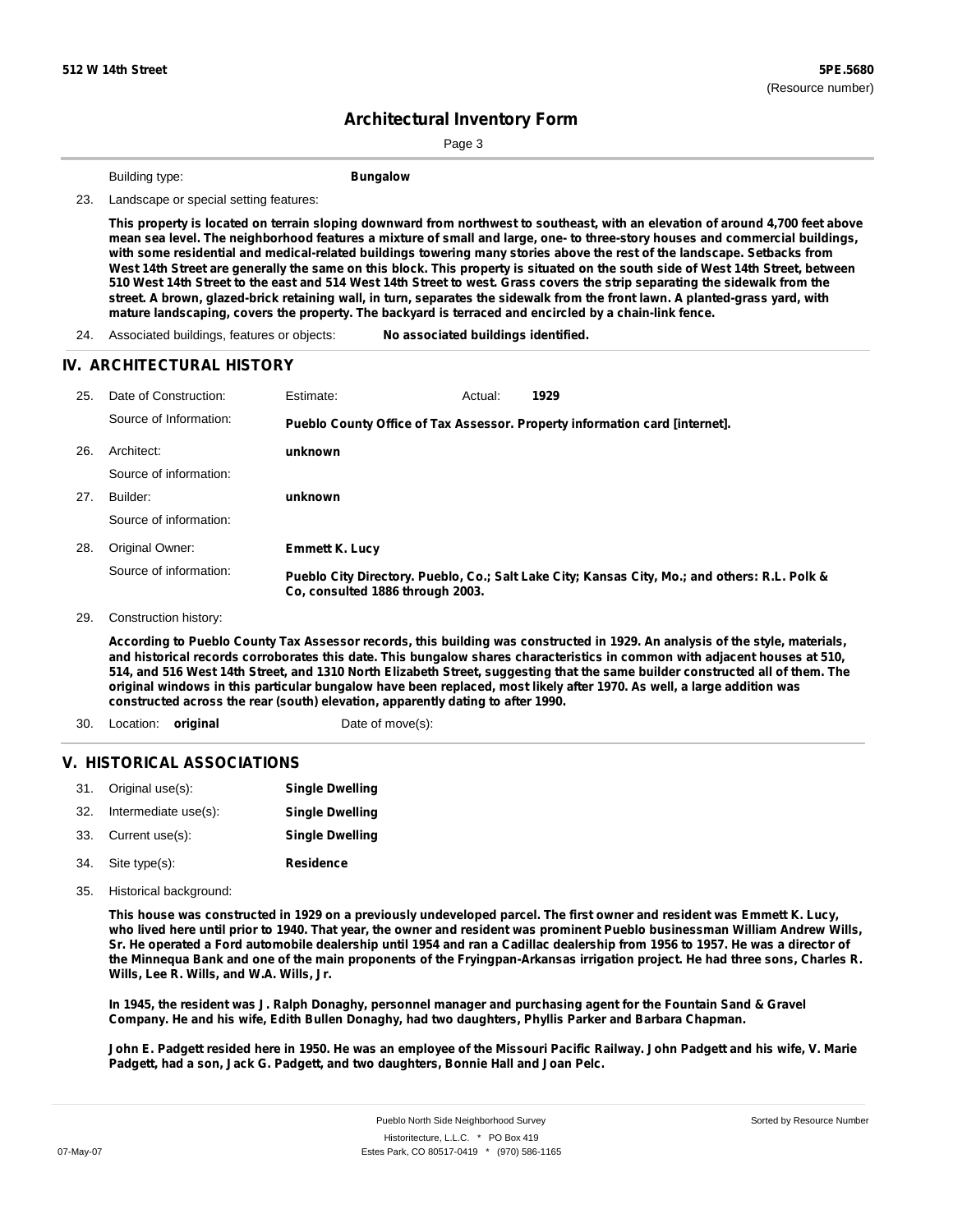Page 4

Around 1955, Howard A. Melton purchased this property and resided here. He was a veteran of World War I and was manager of **the Continental Bakery Company. With his wife, Vera Melton, Howard had a daughter, Artha Mae Smith.**

Clarence D. Brooks owned this property and resided here around 1960. John J. Alvarez, the current owner and resident, **purchased the house and lot in 1976.**

**Pueblo County Office of Tax Assessor. Property information card [internet].**

**Pueblo City Directory. Pueblo, Co.; Salt Lake City; Kansas City, Mo.; and others: R.L. Polk & Co, consulted 1886 through 2003.**

**"W.A. Wills, Sr" [obituary]. Pueblo Chieftain, 13 September 1978, p. 13C.**

**"J. Ralph Donaghy, Pueblo Resident Since 1930, Dies." Pueblo Chieftain, 22 September 1958, p. 2.**

**"John E. Padgett" [obituary]. Pueblo Chieftain, 10 February 1977. p. 8B.**

**"Howard A. Melton" [obituary]. Pueblo Chieftain, 27 February 1978, p. 4B.**

<sup>36.</sup> Sources of information: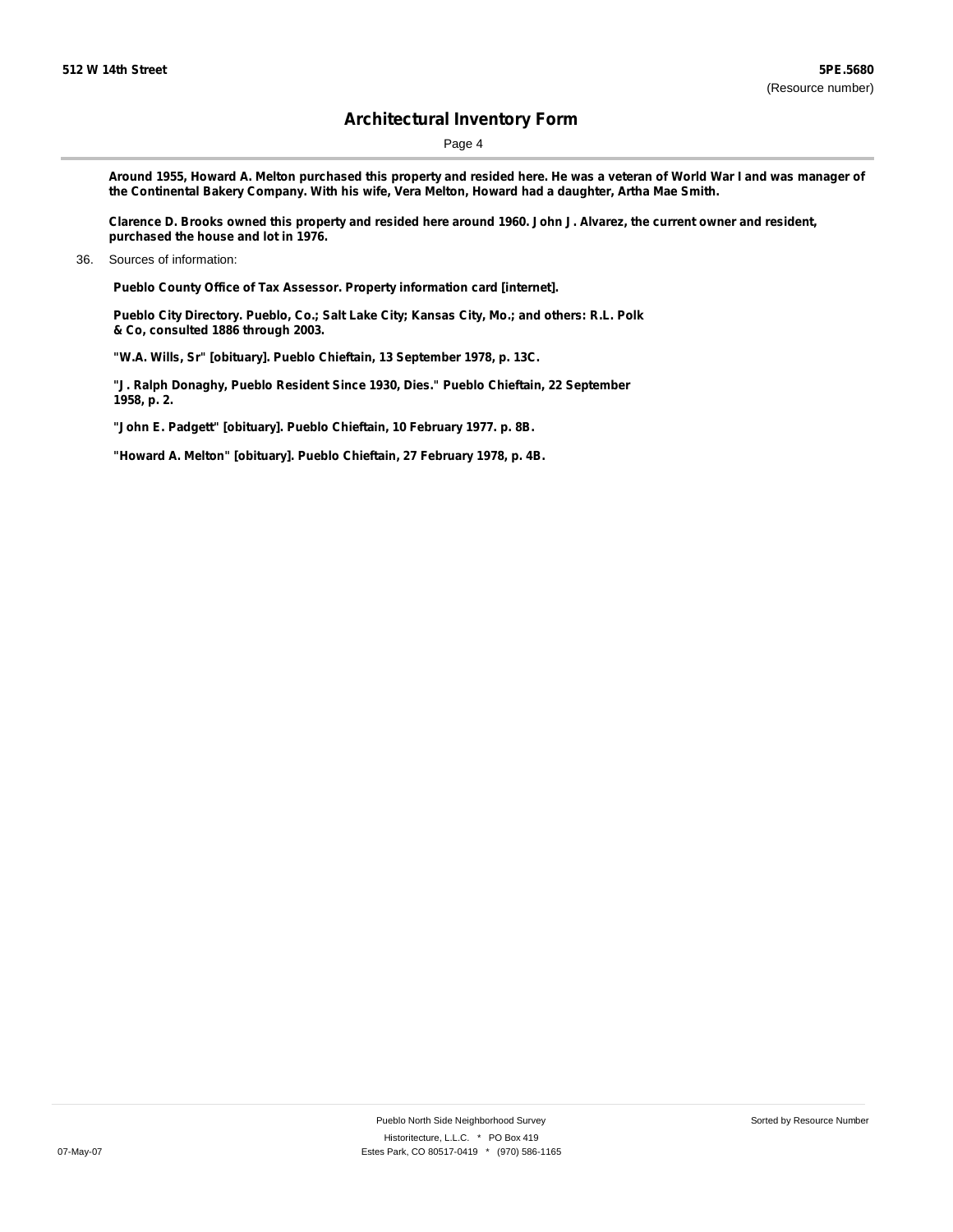$\sim$ 

Sorted by Resource Number

# **Architectural Inventory Form**

Page 5

|     | <b>VI. SIGNIFICANCE</b>                                                                                                                                                                                                                                                               |
|-----|---------------------------------------------------------------------------------------------------------------------------------------------------------------------------------------------------------------------------------------------------------------------------------------|
| 37. | Local landmark designation:<br>Yes $\Box$<br>No.<br>LE.                                                                                                                                                                                                                               |
|     | Designation authority:                                                                                                                                                                                                                                                                |
|     | Date of designation:                                                                                                                                                                                                                                                                  |
| 38. | Applicable National Register criteria:                                                                                                                                                                                                                                                |
|     | A. Associated with events that have made a significant contribution to the broad pattern of our history.<br>H                                                                                                                                                                         |
|     | B. Associated with the lives of persons significant in our past.<br>$\Box$                                                                                                                                                                                                            |
|     | C. Embodies the distinctive characteristics of a type, period, or method of construction, or represents the work<br>丙<br>of a master, or that possess high artistic values, or represents a significant and distinguished entity whose<br>components may lack individual distinction. |
|     | D. Has yielded, or may be likely to yield, information important in history or prehistory.                                                                                                                                                                                            |
|     | Qualifies under Criteria Considerations A through G (see manual).                                                                                                                                                                                                                     |
|     | Does not meet any of the above National Register criteria.                                                                                                                                                                                                                            |
|     | <b>Pueblo Standards for Designation:</b>                                                                                                                                                                                                                                              |
|     | 1a. History                                                                                                                                                                                                                                                                           |
|     | Have direct association with the historical development of the city, state, or nation; or<br>$\mathbf{r}_1$                                                                                                                                                                           |
|     | 1b. History                                                                                                                                                                                                                                                                           |
|     | Be the site of a significant historic event; or<br>$\mathcal{L}_{\mathcal{A}}$                                                                                                                                                                                                        |
|     | 1c. History                                                                                                                                                                                                                                                                           |
|     | Have direct and substantial association with a person or group of persons who had influence on society.<br>$\overline{\phantom{a}}$                                                                                                                                                   |
|     | 2a. Architecture                                                                                                                                                                                                                                                                      |
|     | Embody distinguishing characteristics of an architectural style or type; or<br>$\overline{\phantom{a}}$                                                                                                                                                                               |
|     | <u>2b. Architecture</u><br>Be a significant example of the work of a recognized architect or master builder, or<br>$\overline{\phantom{a}}$                                                                                                                                           |
|     | <b>2c. Architecture</b>                                                                                                                                                                                                                                                               |
|     | Contain elements of architectural design, engineering, materials, craftsmanship, or artistic merit which represent a<br>О<br>significant or influential innovation;                                                                                                                   |
|     | <u>2d. Architecture</u>                                                                                                                                                                                                                                                               |
|     | Portray the environment of a group of people or physical development of an area of the city in an era of history<br>О<br>characterized by a distinctive architectural style.                                                                                                          |
|     | 3a. Geography                                                                                                                                                                                                                                                                         |
|     | Have a prominent location or be an established, familiar, and orienting visual feature of the contemporary city, or                                                                                                                                                                   |
|     | 3b. Geography<br>Promote understanding and appreciation of Pueblo's environment by means of distinctive physical characteristics<br>or rarity; or                                                                                                                                     |
|     | 3c. Geography                                                                                                                                                                                                                                                                         |
|     | Make a special contribution to Pueblo's distinctive character.<br>$\overline{\phantom{a}}$                                                                                                                                                                                            |
|     | Not Applicable                                                                                                                                                                                                                                                                        |
|     | Does not meet any of the above Pueblo landmark criteria.<br>П                                                                                                                                                                                                                         |
| 39. | Area(s) of Significance:<br><b>Architecture</b>                                                                                                                                                                                                                                       |
| 40. | Period of Significance:<br>1929                                                                                                                                                                                                                                                       |
| 41. | Level of significance:<br>National:<br>Local<br>State<br>$\Box$                                                                                                                                                                                                                       |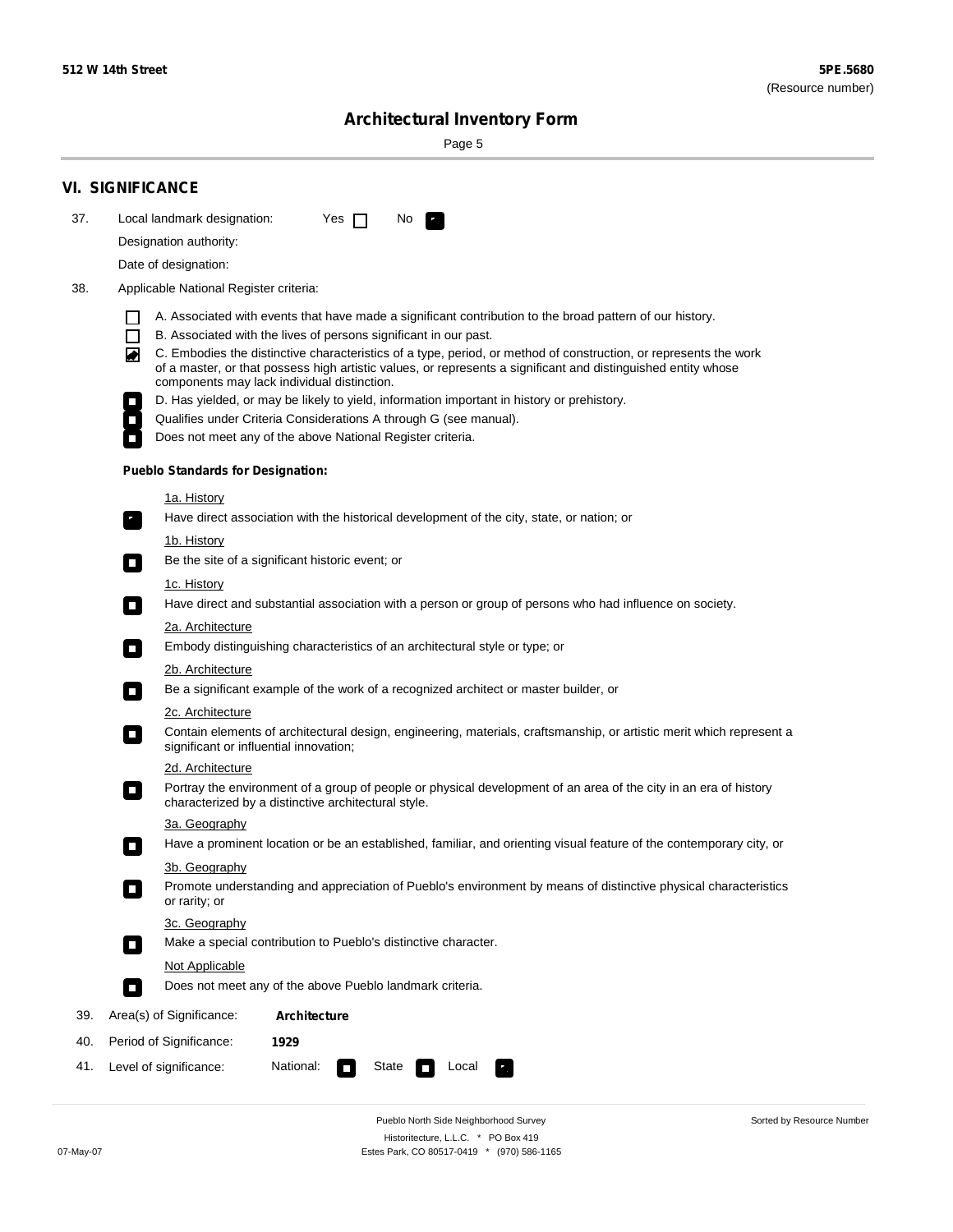Page 6

#### 42. Statement of significance:

This property is historically significant under Pueblo Local Landmark criterion 1A for its association with the development of Pueblo's North Side Neighborhood in the first half of the 20th Century, when popular suburban styles and forms of houses, like this one, were widely constructed on the remaining undeveloped portions of this neighborhood. As well, the house is architecturally significant under National Register criterion C (Pueblo Local Landmark criterion 2A) as an intact example of a **Craftsman-style bungalow. However, the levels of architectural and historical significance, combined with physical integrity,** are not to the extent that this property would qualify for individual listing in the National Register of Historic Places, the Colorado State Register of Historic Properties, or as a City of Pueblo Landmark. Nonetheless, it is most likely a contributing **resource within any potential historic district.**

43. Assessment of historic physical integrity related to significance:

Constructed in 1929, this house exhibits a moderate level of physical integrity relative to the seven aspects of integrity as defined by the National Park Service and the Colorado Historical Society: location, setting, design, materials, workmanship, feeling, and association. The replacement of the original windows removed an important character-defining features and the rear addition altered the form. However, other character-defining features, such as the exposed rafter ends and knee brackets, remain in place, and the addition is clearly differentiated from the original building and isolated to a secondary elevation. This **property retains sufficient physical integrity to convey its architectural and historical significance.**

### **VII. NATIONAL REGISTER ELIGIBILITY ASSESSMENT**

**Individually eligible Not eligible** Not eligible **Need data** 44. National Register eligibility field assessment: Local landmark eligibility field assessment: **Individually eligible Not eligible** Not eligible **Need data** No<sub>D</sub> ◚ 45. Is there National Register district potential? Yes Discuss: **Pueblo's North Side Neighborhood represents the evolution of the city's professional middle and upper**

**classes. Its diversity of architectural styles and forms directly represents the city's changing economic and cultural climates. As well, the neighborhood is distinctive because it appears to have evolved independently of the area's dominant industry, steel manufacturing.**

> Yes Yes

No

 $No$   $N/A$ 

 $N/A$ 

If there is National Register district potential, is this building contributing:

46. If the building is in existing National Register district, is it contributing:

### **VIII. RECORDING INFORMATION**

| 47. | Photograph numbers): | <b>CD-ROM Photo Disc: North Side Photos</b><br>File Name(s): 14thstw512                                                       |
|-----|----------------------|-------------------------------------------------------------------------------------------------------------------------------|
|     | Negatives filed at:  | <b>Special Collections</b><br><b>Robert Hoag Rawlings Public Library</b><br>100 East Abriendo Avenue<br>Pueblo, CO 81004-4290 |
| 48. | Report title:        | <b>Pueblo North Side Neighborhood Survey</b>                                                                                  |
| 49. | $Date(s)$ :          | 07/13/05                                                                                                                      |
| 50. | Recorder(s):         | <b>Adam Thomas</b>                                                                                                            |
| 51. | Organization:        | Historitecture, L.L.C.                                                                                                        |
| 52. | Address:             | <b>PO Box 419</b>                                                                                                             |
|     |                      | Estes Park, CO 80517-0419                                                                                                     |
| 53. | Phone number(s):     | (970) 586-1165                                                                                                                |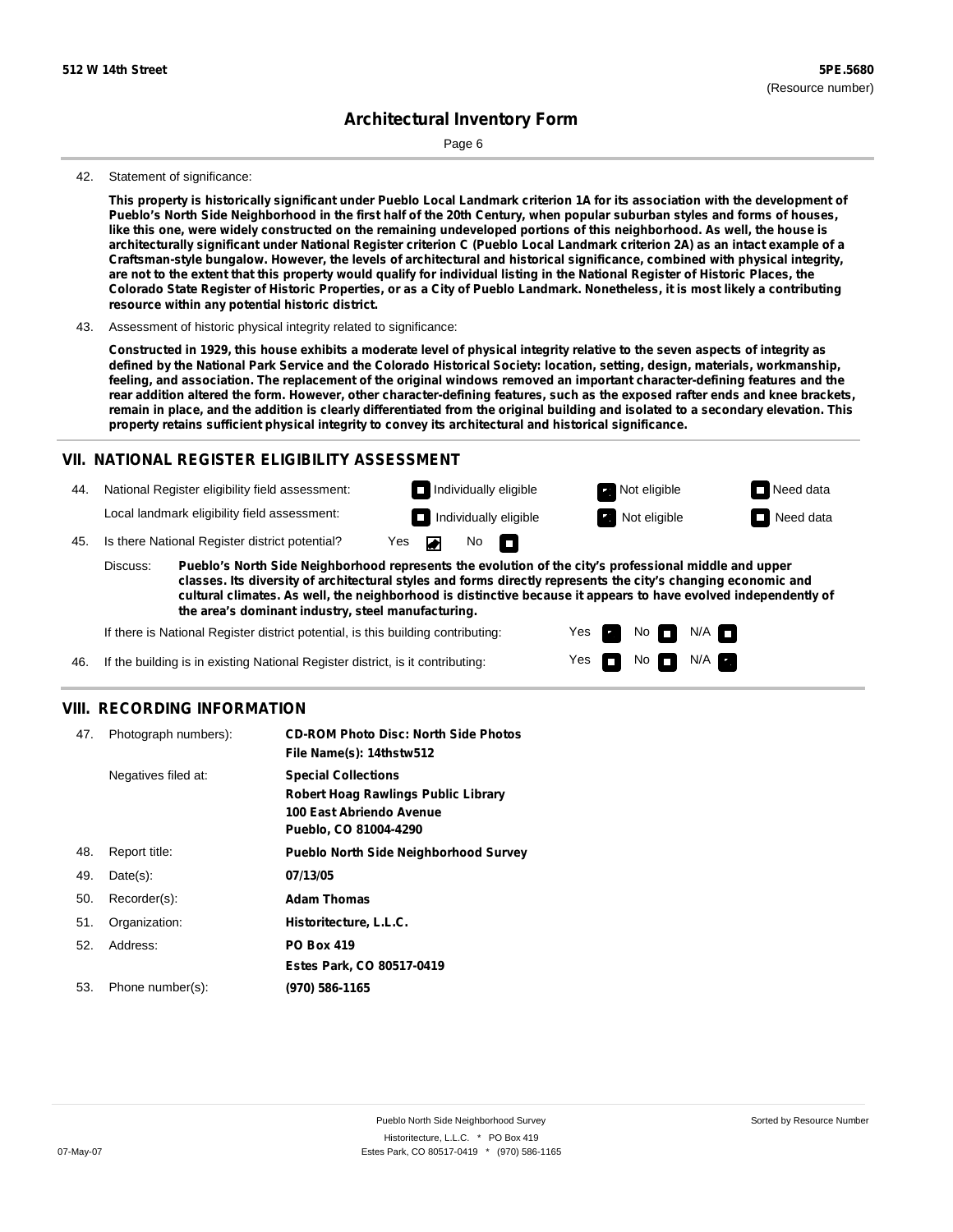Page 7